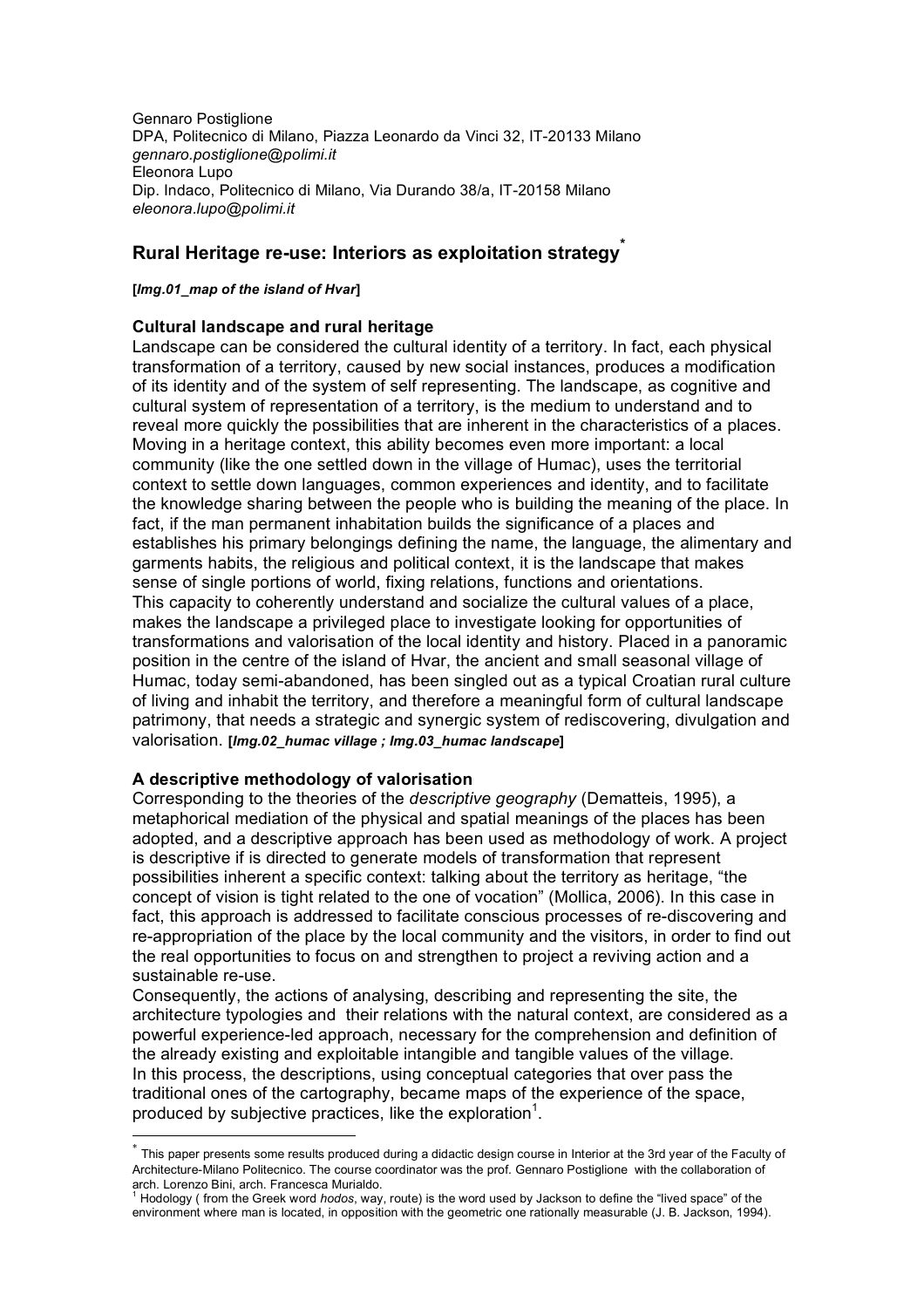These descriptions try to represent routes and relations of the places through the narrative structure typical of a text and may enable a more contemporary and dynamic concept of Cultural Heritage, where the valorisation actions are directed to allow an active culture fruition and experience by individuals.

### **A direct experience of reading and representing Humac heritage**

"Every meaningful activity can generate text: painting, composing music, filming, etc..[…] If the theory of the text tends to abolish the separation between the different art disciplines it is because their artworks are not anymore considered as simple 'messages' […] but as perpetual products, statements, which the subject keep on debating on: this subject is certainly the one of the author, but also the one of the reader. Therefore the theory of the text provoke the valorisation of a new epistemological item: the reading […]. The theory infinitely widens the freedom of the reading, and, more than this, strongly underlines the (proficient) equality of writing and reading […], - where – true reading is when the reader is the one who wants to write"<sup>2</sup>.

The theory of the text of Roland Barthes assumes the act of reading as an interpretation and re-writing of the sense of the text operated by the reader. Borrowing this model and applying it to the comprehension of the territory, it means to adopt an active process of knowledge enabling the production of a new significance of the place.

"Considering the territory as a text, it means, before all, to look for its *oppositions*. Texts are complex structures carrying excesses of sense and they can produce memory only through difference (Deridda, 1971), using their skill of combining systems of expressive opposition to create contents<sup>33</sup>

A text has a meaning because some of its characteristics are agreed as different. In fact, the "indistinct" reduce a text as object without sense. The textual reading instead, as observation praxis able to interpret and signify different elements, allows to represent the specific aspects of a place in a model suitable of interventions (re-use and interiors).

The application of the textual reading method in the Humac context has led to develop exploration and survey exercises like walks, sketches, photo reports, and to activities of interpretation of the data in order to rebuild sequences, rhythms, repetitions and to specify a territorial syntax. **[***Img.04\_explorative sketching***]**

According to Giuseppe Dematteis, the territorial syntax can be usually explained by *conceptual metaphors*, useful to express the complex situations in which the territorial elements are located in the reality. One of the metaphors is the use of the concept of *layers*, to distinguish the stratifications that lay down in a territory and are melted by the time: for instance the landscape and the territory inhabited by men. Others rules of a spatial syntax that refers to aggregative systems can be adopted, according to Paola Viganò (1999) like the *puzzle* system, that organises elements corresponding to a stated plan, and to a project, or the *dominoes*, that like the game, works with the approach of the elements margins with the others.

A spontaneous process of shaping of the territory by continuous modifications, can be described, with this system, according to Paola Berenstein Jaques (2001) starting from *fragments* that aggregate with others in form of *labyrinth* and *rhizome,* developing a specific and particular structure. In this sense the ancient rural village of Humac responds to a cultural complexity different from the one of a formal and planned city, but owns a specific aesthetic.

Syntactic maps represents this information as the cultural elements of the process of rediscovering and valorisation of the site, providing two different forms of communication: a descriptive form, textual and iconic, of the context features, and a narrative one, more focused on the production of new significance of those characteristics, like the creation and the staging of the imaginary of the place in a tourist perspective.

<sup>&</sup>lt;sup>2</sup> R Barthes Teoria del testo in Scritti Finaudi Torino 1998 pp. 240-241

a Colli, U., La schiuma metropolitana o il senso dell'indistinzione, in Bonomi, A., Abruzzese, A. (a cura di), La città *infinita*, Bruno Mondadori, Milano, 2004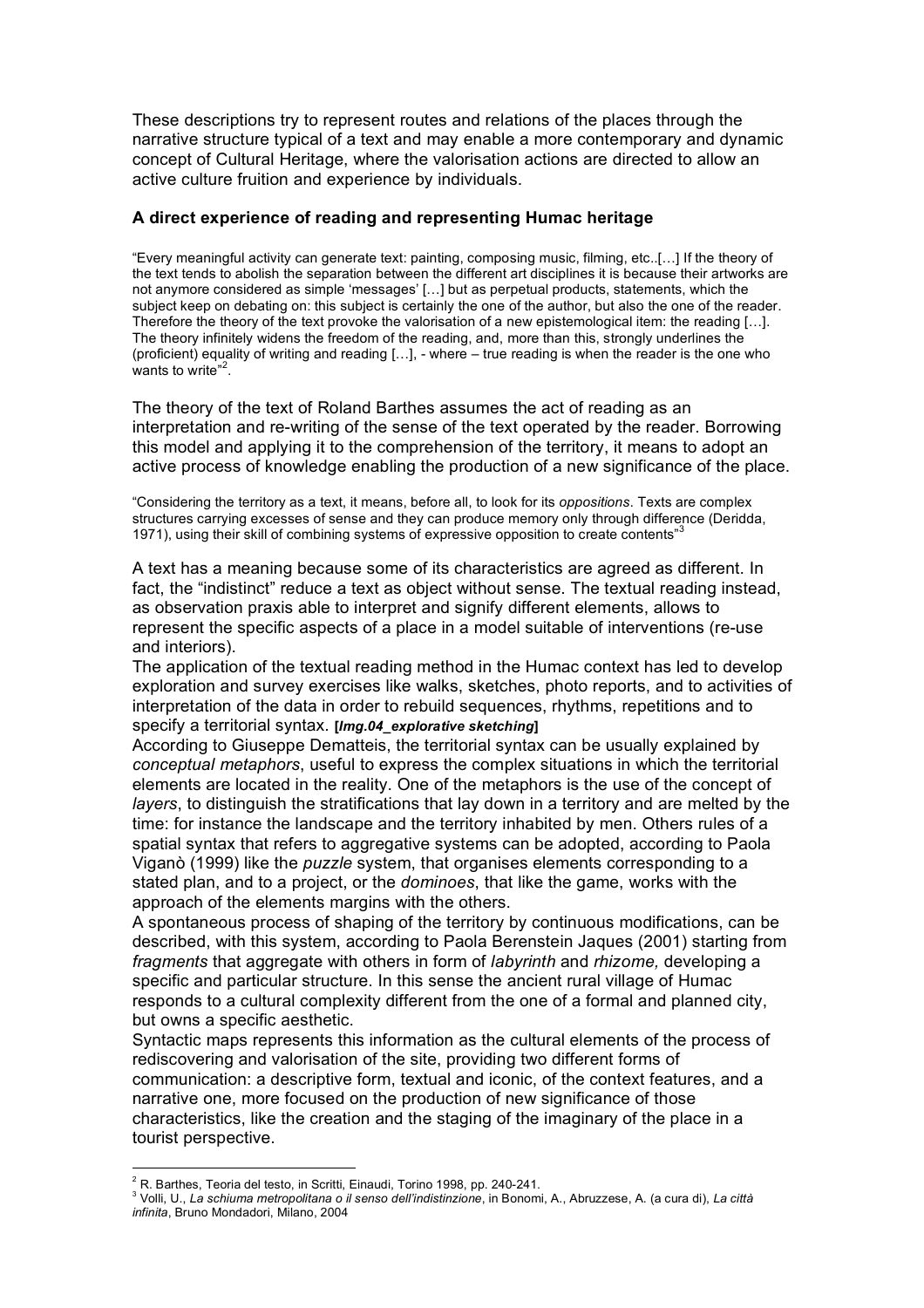The process of exploration and reading of Humac produced various analytic representations of the place and clarified the cultural and social values of the architecture and the manufactured elements of the village in relation with the surrounding landscape that would have been considered as the essential factors of the *genius loci* and basic bonds for the exploitation projects.

The significance produces by these representation is basically direct (physical and spatial) or mediate (relations), depending on the kind of information included :

- 1. *enumerative* if is related to the physical location of single things at different scales;
- 2. *syntactic*, if is related to the relationships among the categories of objects, like relations, configurations, patterns. This level selects and arranges the information of the previous one;
- 3. *symbolic*, if makes explicit and culturally legitimate the whole sense of the representation, assigning objective meaning to abstract forms and transforming the space as container for real facts.

Some examples will show these different qualities and scales of observation analysed in the site. The surveys related to the landscape privileged an evocative and narrative language, as shown by the sketches and the maps.

#### **[***Img.05\_landscape sketch (axonometry); Img.06\_landsacape sketch (section); Img.07\_sketch maps***]**

At the urbane scale, the representations try to find out the syntax of the place collocating in different layers all the elements of the village: the buildings still existing (dividing them by the number of the floors), the ruins, the empty areas, the courts and the public spaces, the pathways. **[***Img.08\_typologies; Img.09\_building floors***]** At a more detailed scale one single building is described using the conventional drawings. [*Img.10\_detail (plans); Img.11\_detail (prospect)***]**

## **A functional typology according to the identity of the place**

Humac Village, like many others rural villages, was destined to be occupied only seasonally, during the time connected with the cultivating activities: olive trees, and more recently, lavender. For this reason the building typologies and the structure of the village present characteristics that are more simple that the ones typical of a permanent inhabited rural architecture. It is missing an idea of urban shape and the village is more or less the "petrifying" of a nomadic camp: the settling choices are guided by contingent opportunities and correspond to the character of temporary inhabitation of these places. [*Img.12\_model*]

The village in fact derives its historical and cultural identity from these peculiarities, and the research of a new functional typology has been developed according to the same elements, in order to guarantee an ideal continuity between past heritage and future uses.

This precise introductive statement of the interior project specifies our cultural and methodological approach directed to the sustainable recovery and transformation of the Rural Heritage (dismissed, abandoned or not fully active).

Refusing the theory and the technique aimed exclusively to stylistic questions (the maintenance of the *status quo* ) or economic ones (the maximum commercial exploitation), the re-use project developed for the village of Humac is based on the awareness that the knowledge of the places, its history and manufactured elements ( a knowledge as it is before showed not only philological but also phenomenological), should lead to a project able to interpret the identity and interrogate the memory of the site. That is a project capable to propose new uses respecting the cultural continuity. Corresponding to this approach, the possibilities of reuse have been selected within activities characterised by temporary presences, substituting the seasonal use with another one. The village is transformed in an International Information and Education Centre; a place where private companies, public institutions can arrange intensive meetings or workshops, for short times, far away from the stress of the contemporary city. This use will fulfil the calendar of the activities for the whole year, but with different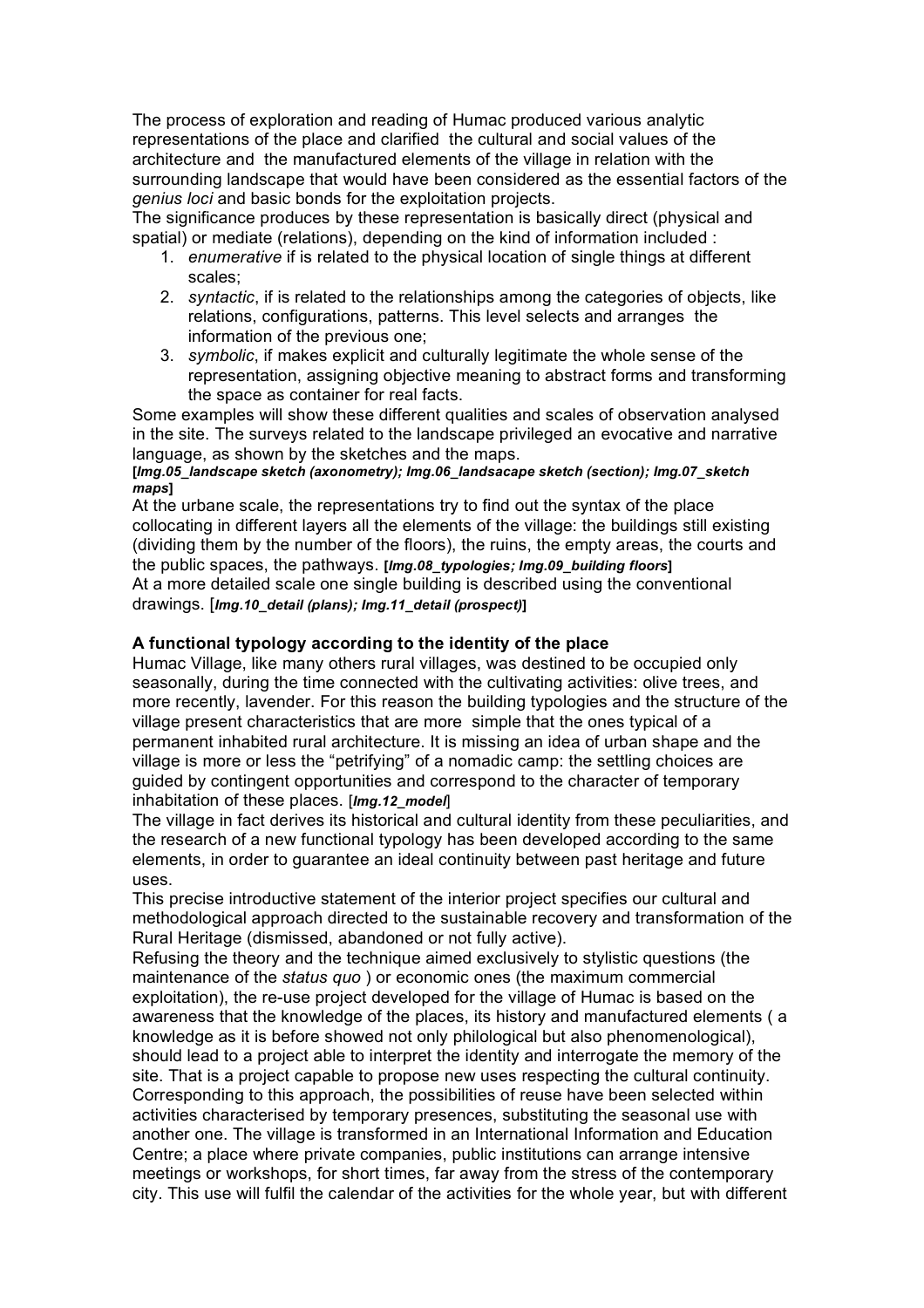groups of individuals for each period, allowing people to experience the seasonal memory of the place.

### **The morphological aspects and the master plan for the intervention**

The morphological fragmentation of the village, arranged in independent units in different state of maintenance ( there are preserved building as well as ruins), the presence in the site of a system of dry-stone walls (that suggests a sort of matrix of the settling down), and the availability of further enlargements (as in the history of the village), constituted the elements of negotiation of the project and delimitated four areas in the site. **[***Img.13\_areas of intervention***]**

Expecting a maximum amount of 100 contemporary presences (that correspond with the measurement of the disposability offered by the existent buildings), the project was developed undergoing the following guidelines:

- 1. the residences for the guests are located in the buildings actually still integral;
- 2. the organisers residences are located in new buildings places in the western area of the village, individuated by a slight slope and low dry-stone walls;
- 3. the halls for the meetings and the workshops are foreseen as independent new buildings aside the unroofed existent ones; these *voids* are used to provide the necessary services for the working rooms;
- 4. reading halls, common living rooms and kitchens are located in the same voids, but with the condition to keep free at least a part of the existent situation, saving the hybrid nature of "interior area under the sky";
- 5. Beside the kitchens are located the dining rooms, projected like further enlargements of the buildings, in order to increase with new structures the density of the edification;
- 6. all the volumes of the voids that are not used for different scopes, are destined to become gardens and equipped relax areas, enabling the experience "to be inside being open air";
- 7. Finally in a more isolated context, in the eastern part of the village, close to some evocative traces, the place for a multi purpose hall ( exhibitions, parties etc.) has been chosen.

As stated before, the intervention is based upon simple remarks derived by the context knowledge gained by the reading practice. **[***Img.14\_masterplan area A***]** The recovery interventions of the integral buildings and the voids have been projected privileging the respect of the existent situation and the necessity to distinguish the new structures from the old ones by materials and aspect. The new structures are autonomous in perimeter and roof and "inserted" in the old ones, to maintain the actual visual impact. The new roofs projected for the voids are pitch shaped, to be similar to the others. Not all the voids have been closed by the roof: many of them have been reused keeping the perceptive relations of a *hortus conclusus*, a closed garden or a room under the sky. These places satisfy the ambiguous situation of entering in a space that maintains the memory of the previous building without any covering. To underline this perceptive relation, all the voids not used as new buildings, are projected as relax areas in the village: entering in these places we are introduced in a sort of Eden garden, delimitated by the perimeter in dry stone, the luxurious vegetation and the coloured sky. **[***Img.15\_ruins***]**

The ruins, semi destroyed buildings pointed out by few stones, are projected with the same approach: in this way the interventions on the ruins rebuild the empty areas with the same typologies of the village. For the new building instead, the use of the pitch roof resulted impossible, and it has been chosen to insert these new constructions trying to locate them simulating the natural process of stratification of the village, and creating a debate in order to make more actual the old structures.

The organisers residences, have been considered as a natural expansion of the village, according with its making: they are integrated in the landscape and with the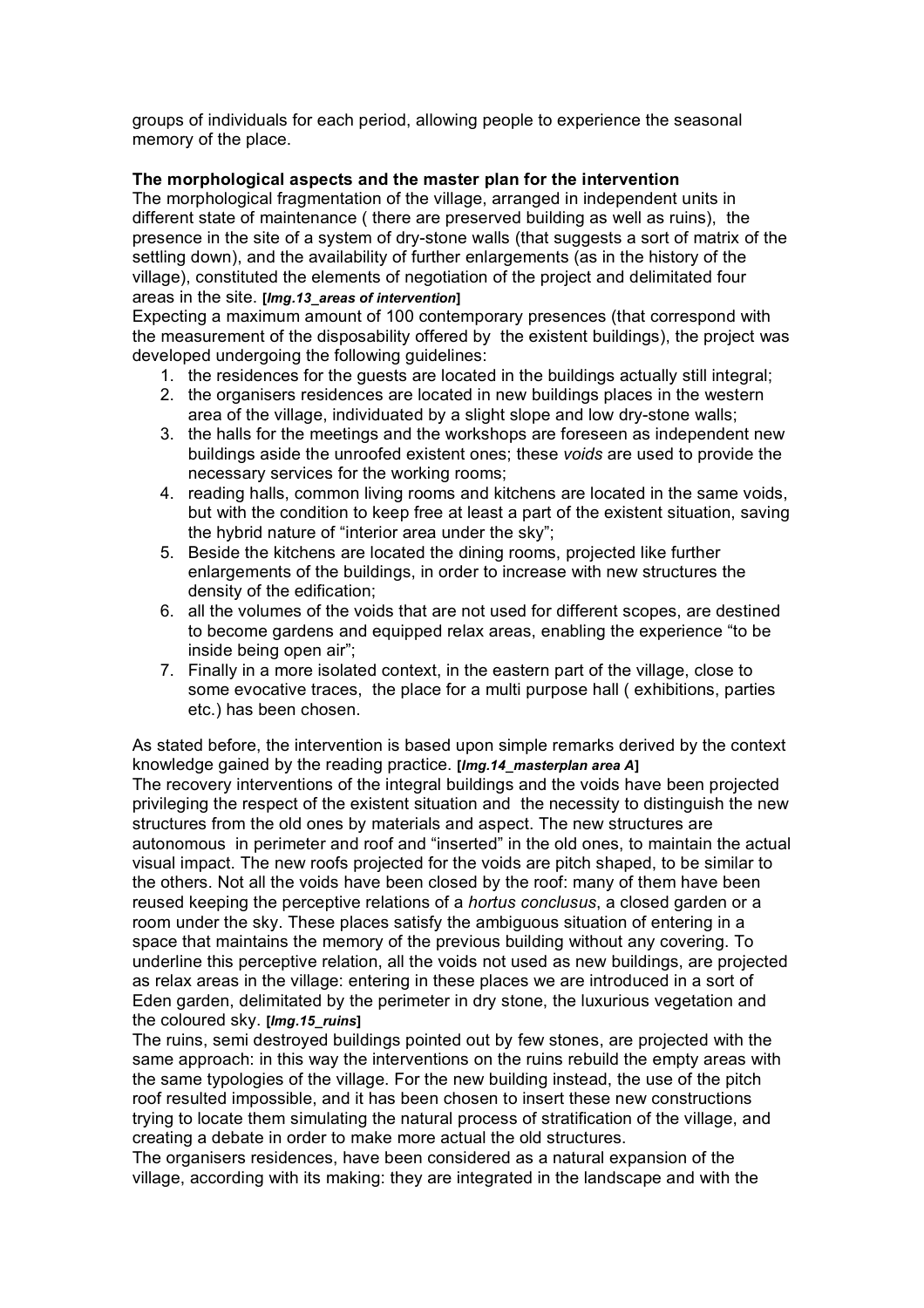system of dry stones walls, and define a new building typology, more horizontal and close to the ground. [*Img.16\_masterplan areas B,C,D***]**

Finally, the multi purpose space has been conceived as the only occasion for an autonomous architectonic element, but it still operates a negotiation with the presence of a meaningful walkble wall. With the same concept is characterised the Church of the village, the only structure with a different functional destination, that is far away, located at the margins of the village. **[***Img.17\_project: model; Img.18\_project: plan; Img.19\_project: prospect***]**

#### **A cultural project of sustainable tourism and development**

Always more frequently, small and big enterprises, educational institution like schools and Universities, organise moments of training that last from few days to weeks, that is a time never too much long in order to make them not difficult. Whether they would be training courses or intense workshops or international and national meetings, the organisers, following the indications of psychologists or sociologists and experts of educations, have preferred places far away from the quotidian life of the guests. The necessity of changing scenery and context, together with the intuition of the intense and evocative impact supplied by places full of history and culture, have decreed the fortune of sites that were outside of the tourist routes. These places have become the highlights of a global tourist system, and have been equipped to guest in the best conditions similar meetings. The increasing of the communication and transportation systems, especially by water or by plane, helped those places to free themselves from other heavy systems like the roads and the railways. Secluded and wild localities have suddenly become little but essential knots of the global system that involves the whole world. In ha same way, the small village of Humac, located in as isolated place in the island of Hvar, will lose its marginal condition and become one of the possible destination of this cultural tourism. A tourism different, directed not to escape from the stress of the work and urban life but to find better and stimulating contexts in order to improve the creativity and effectiveness of the same work. In this vision, the development of some infrastructures, still missing in the island, but under discussion within the public institutions, like a national airport, will connect Humac with the global relations net. The island is moreover easily reachable by the sea, from the main harbours of Italy, Greece, Croatia and Turkey. This position in the barycentre of the Adriatic sea will transform the island in destination of new important commercial flows. In this case, however, persons and their intelligences and culture will travel, and not products, improving the awareness of the strategic importance of Cultural Heritage within the Soft Economy, based on knowledge, innovation, creativity and quality: "an economy that connects social cohesion and competitiveness, and able to learn from communities and territories" (Cianciullo, Realacci , 2005). As an international cross-road, Humac, will provide its International Information and Education Centre, and the adequate hospitality infrastructures, attracting groups from all over the world. The process will get the points of improving cultural heritage fruition providing the tools, infrastructures and services, and increasing an innovative competitiveness in the global system based on relations and cultural differences preservation (Trimarchi, 2005; Semprini, 2005).

This ancient village in fact could offer the opportunity of a different nomadic life, more conscious and well educated than the one which shaped its existence. A "chic nomadic life", according to the famous architecture critic Banahm, able to change the future of this rural Heritage in the middle of the Adriatic sea, on the top of the ridge dividing the island of Hvar.